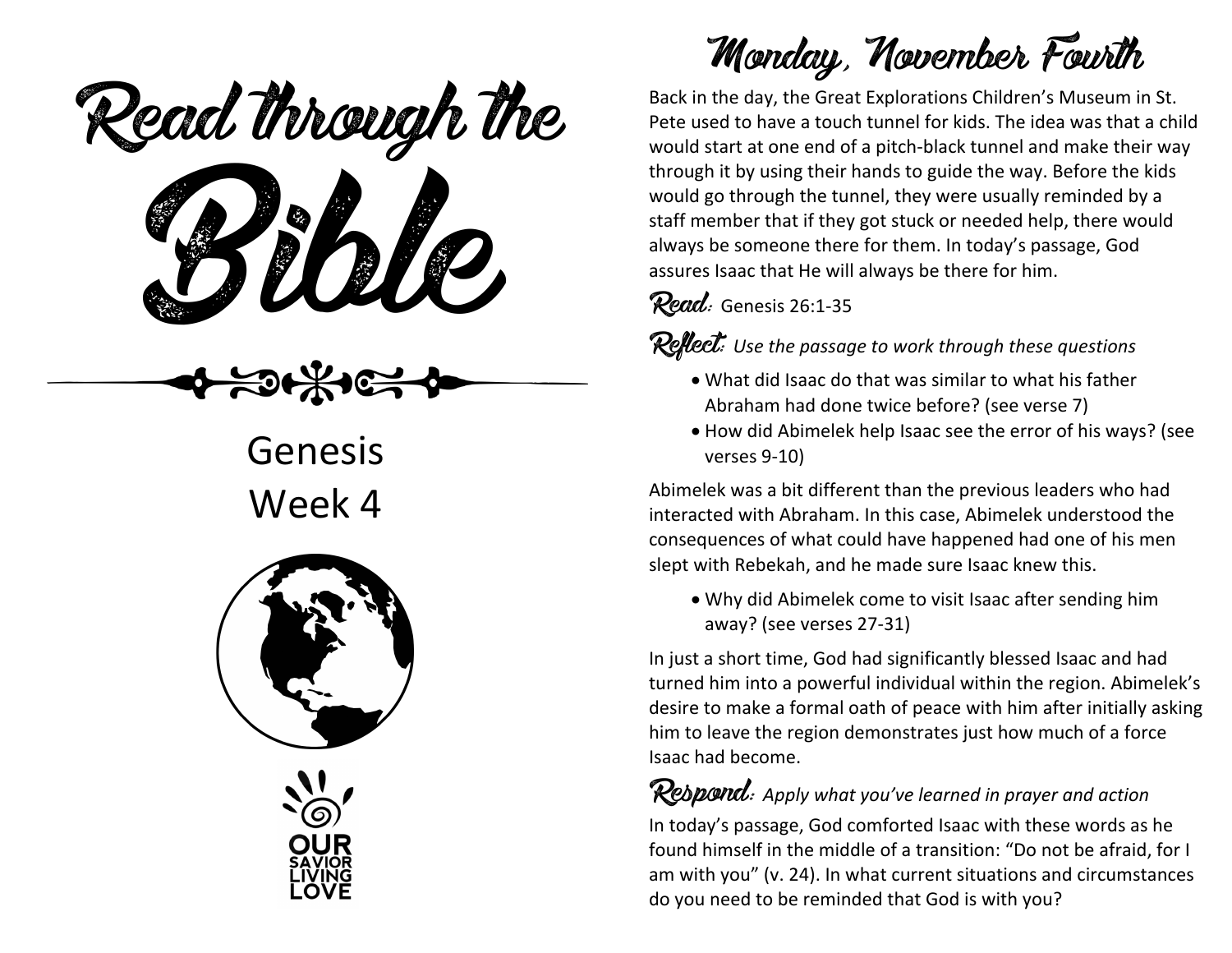## Tuesday, November Fifth

In *Star Wars: The Empire Strikes Back*, Cloud City leader Lando Calrissian welcomes members of the Rebel Alliance to his city and offers them safety from the evil Galactic Empire. However, as he opens a door and leads them into one of his guest rooms, they are greeted by Darth Vader and an army of stormtroopers. The Rebels quickly realize that they had been deceived by Lando. In today's passage, Isaac is deceived by members of his own family.

### Read: Genesis 27:1-46

#### Reflect: *Use the passage to work through these questions*

- What did Isaac want Esau to do? (see verses 1-4)
- What did Rebekah want Jacob to do? (see verses 5-10)
- How does Genesis 25:28 reflect this reality?

Isaac's liking to Esau and Rebekah's liking to Jacob became problematic when the time came for Isaac to impart his blessing. Because Rebekah wanted what was best for Jacob, she was willing to deceive her own husband and rob her oldest son of his blessing.

- In what ways did Rebekah and Jacob deceive Isaac? (see verses 11-24)
- Why did Rebekah say what she said in verse 46?

Rebekah knew that if Jacob was to be spared from Esau's rage, she would have to come up with a cover story for why he had to leave. While Jacob would eventually get away to safety, the Bible leaves us with the impression that Rebekah never sees her son again. Perhaps the saddest reality in all of this was that it didn't have to happen this way. Specifically, if Rebekah and Jacob had been honest with Isaac and had allowed Esau to receive the blessing, they would have likely remained a cohesive family unit.

#### Respond: *Apply what you've learned in prayer and action* Take some time today to pray for honesty in your relationships with others. Pray against the temptation to deceive others.

## Wednesday, November Sixth

Led Zeppelin's song *Stairway to Heaven* is considered to be the most popular rock song of all time. While the meaning of the song is obscure and largely unknown, it appears that the band drew its main image (the stairway to heaven) from a dream that Jacob had in Genesis chapter 28. In today's passage, we will explore that dream.

#### Read: Genesis 28:1-22

Reflect: *Use the passage to work through these questions*

- In spite of Jacob's deception, how did Isaac treat him? (see verses 1-5)
- What did Jacob see and experience in his dream? (see verses 12-15)

Jacob's dream of a stairway to heaven with angels ascending and descending on it puts forth the idea that God is accessible to His people. Jesus quotes this passage in the New Testament when He says, "Very truly I tell you, you will see 'heaven open, and the angels of God ascending and descending on'the Son of Man" (John 1:51). In this sense, Jesus uses this passage to confirm that He is one who provides us access to God.

• Why did Jacob call the place where he slept 'Bethel'? (see verses 19-22 and the footnote for verse 19)

Besides Jerusalem, Bethel is the most mentioned city in the Old Testament. Jacob's founding of Bethel in this passage will be important for future events. In fact, God will refer to Himself as the God of Bethel in just a few chapters (see Genesis 31:13).

**Respond:** Apply what you've learned in prayer and action Time and time again, the Bible reminds us that Jesus is the way and the truth and the life, and that no one comes to the Father except through Him (John 14:6). How might this reality embolden you to share this truth with somebody who does not know Jesus?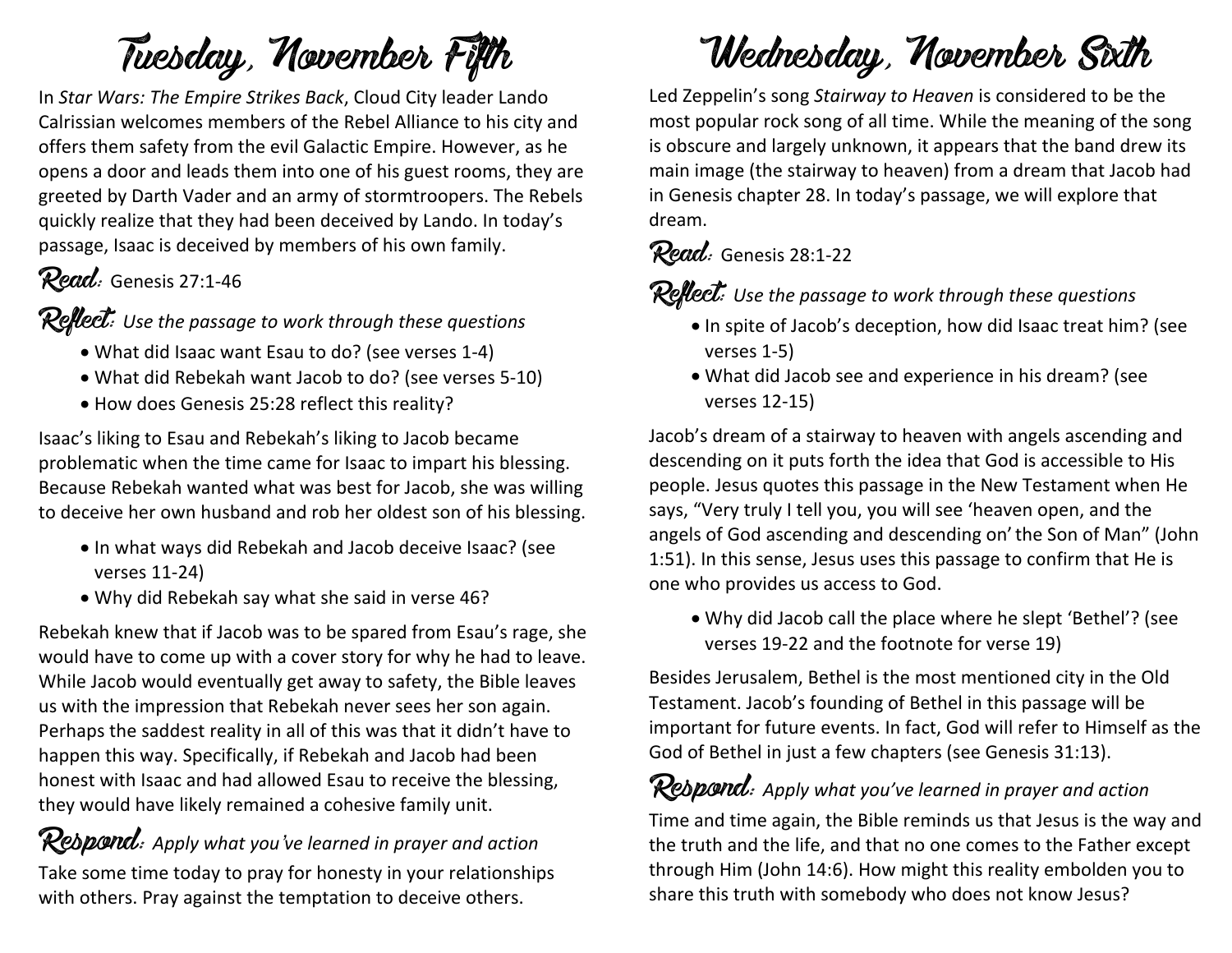### Thursday, November Seventh

In the late 1990s, Walt Disney World was receiving a consistent complaint from its patrons: they were tired of waiting in long lines for rides. As a result, Disney launched the FastPass program in 1999 to try and alleviate the constant congestion. The idea was to give people a card or voucher that allowed them to come back to a ride at a certain time and skip the long line. Since then, the FastPass program has been wildly popular. In today's passage, Jacob has to wait a long time for someone he loves.

#### Read: Genesis 29:1-35

Reflect: *Use the passage to work through these questions*

• What did Jacob want in exchange for working for Laban for seven years? (see verses 15-18)

Jacob came from a wealthy family, but because of the circumstances that caused him to leave home (see Genesis 27), he had no money to his name. As a result, Jacob couldn't offer a gift of money or property in exchange for his marriage to Rachel (often called a dowry). Instead, he would have to work seven years to satisfy his future father-in-law, Laban.

- How did Laban deceive Jacob? (see verses 22-25)
- How did Laban offer to rectify the situation? (see verse 27)

It was hard enough that Jacob had to wait 7 years to marry the love of his life, but now, he would have to wait another 7 years?! Jacob clearly loved Rachel and would do whatever it took to marry her, even after being deceived by Laban.

• What did Leah hope would happen as a result of having children? (see verses 31-34)

### Respond: Apply what you've learned in prayer and action

Jacob was willing to wait a long time (14 years in total) to marry Rachel. Consider a prayer request you have been waiting on. Ask God to grant you patience as you wait for His response in His time.



A few years ago, city officials and developers set out to create a robust vision for a new St. Pete Pier. As a part of their process, people were tasked with researching other piers around the country. What did they look like? What did they have? What made them special and unique? By comparing the city's plans to other models, some hoped to create the best pier in the country – a shining example for other cities to laud and envy. In today's passage, Rachel and Leah compare themselves and, as a result, go to great lengths to "one-up" each other.

### Read: Genesis 30:1-43

### Reflect: *Use the passage to work through these questions*

• How did Rachel come up with a way to have children of her own? (see verses 1-6)

This is not the first time we've seen a surrogate situation in the book of Genesis (think back to Hagar and Sarah in Genesis 16). Unfortunately, Rachel's actions would end up sparking a baby competition with her sister, Leah.

- How did Leah respond to Rachel? (see verses 7-13)
- What does Rachel name her son? (see verses 22-24)

The baby competition between Rachel and Leah had clearly gotten out of hand, with both of them enlisting surrogates to keep up with each other. Little did they know, though, that Rachel's son, Joseph (the  $11<sup>th</sup>$  child of Jacob), would become very important in the notso-distant future. We'll save that story for the finale of Genesis (chapters 37-50)!

Respond: *Apply what you've learned in prayer and action* Jealousy played an important role in the events of today's passage. In what ways do you find yourself jealous of others? Take some time to unpack those situations with God, and ask Him to instill in you a spirit of contentment in Him.